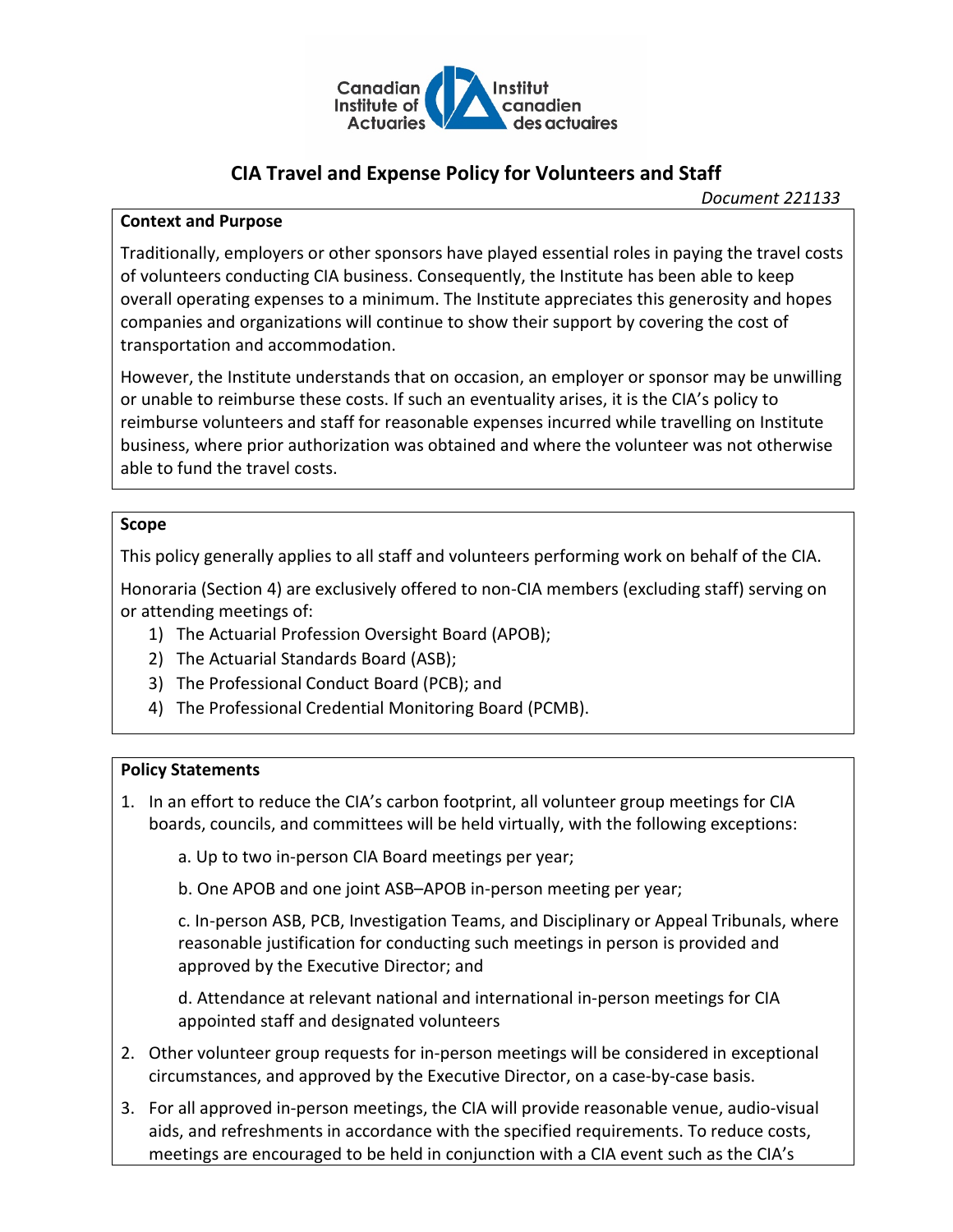Annual Conference or one of the CIA's specialty seminars; in such a case, travel expenses will not be reimbursed for meeting attendees who are also registered to attend the CIA event.

- 4. When travelling on CIA business that cannot be combined with other travel, staff and volunteers eligible for reimbursement are expected to obtain the lowest practical transportation fare. This may include air fare, train, mileage, taxi, parking or combination of the same. Where such expenses are not covered by their employer or other sponsor, information on the maximum amounts of reimbursement, together with additional information, is included in the sections below.
- 5. Staff and volunteers eligible for reimbursement are expected to make every reasonable effort to book their travel at least two weeks in advance. Travel reservations booked less than two weeks in advance, for which an acceptable rationale is not provided, are subject to reduced reimbursement amounts based on the rates that would have been available had the member booked their travel earlier.
- 6. All dollar amounts included in this policy are in Canadian Dollars.

## 7. **Expense Guidelines**

## **a) Category Maximums Summary**

| Air fare:        |                                                      | Up to the value of the highest airfare class below Business class |  |  |
|------------------|------------------------------------------------------|-------------------------------------------------------------------|--|--|
| Rail fare:       | VIA Rail Business class or equivalent                |                                                                   |  |  |
| Taxi fare:       | Reasonable                                           |                                                                   |  |  |
| Kilometric Rate: | \$0.46/km (last revised 04/01/2021)                  |                                                                   |  |  |
| Car rental:      | If most economical (see details below)               |                                                                   |  |  |
| Parking:         | Reasonable                                           |                                                                   |  |  |
|                  | Accommodation: Reasonable if not provided by the CIA |                                                                   |  |  |
| Meals:           | (If not provided at meeting)                         |                                                                   |  |  |
|                  | Breakfast:                                           | \$25.00                                                           |  |  |
|                  | Lunch:                                               | \$26.00                                                           |  |  |
|                  | Dinner:                                              | \$64.00                                                           |  |  |

**Note:** receipts must accompany all expenses in a claim to be considered. Please consult details below for further information on coverage and limits.

## **b) Coverage and Limits**

i. President, President-Elect, Immediate Past President, and Executive Director

All reasonable expenses incurred that are not being covered by their employer or other sponsor will be reimbursed. The Institute will also reimburse the President, President-Elect, Immediate Past President, and Executive Director for international travel. In addition, expenses for partners when travelling internationally will be covered for the President, President-Elect, Immediate Past President, and Executive Director whenever the host organization offers a partner program and the President, President-Elect, Immediate Past President, and/or the Executive Director are attending the meeting as official representatives of the CIA.

ii. Board, Council, APOB and its boards - Members and Non-CIA Reps

All reasonable expenses incurred that are not being covered by their employer or other sponsor will be reimbursed. Accommodation will be limited to one night. An additional night's accommodation may be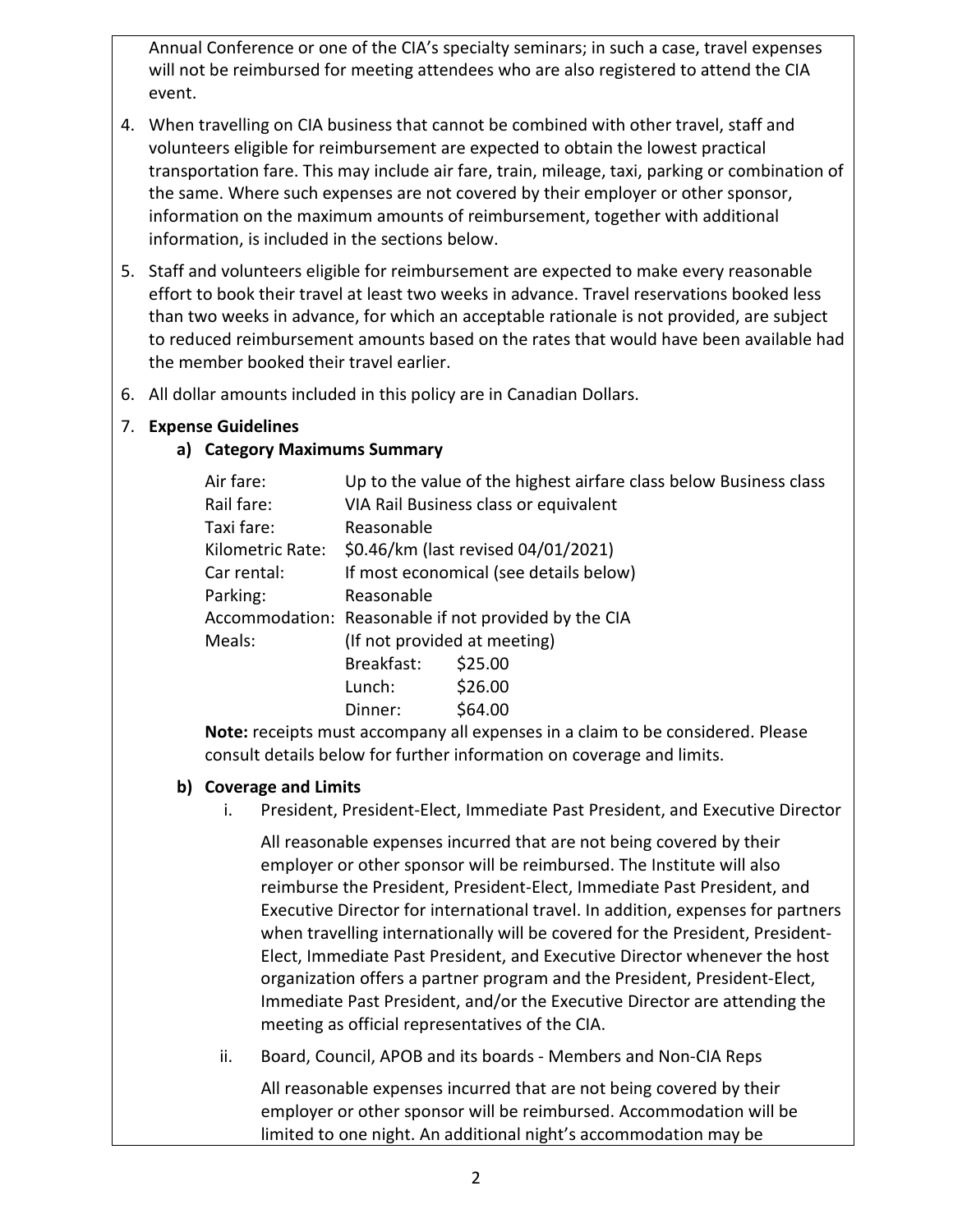reimbursed if justified. Reimbursement applies to all Board and council meetings, as well as meetings of the APOB and the boards under its oversight (see additional info related to the PCB in the next section), including those held in conjunction with the CIA Annual Conference or specialty seminars, regardless of whether or not the member is a paid registrant for that meeting or seminar. This reimbursement also applies to CIA members representing the Institute at the request of the Board or officers, or non-members invited to attend a meeting.

iii. PCB, Investigation Teams, and Disciplinary or Appeal Tribunals

All reasonable expenses incurred will be reimbursed. Accommodation will be limited to one night. An additional night's accommodation may be reimbursed if justified. The President, acting upon the recommendation of a tribunal, may:

- 1) Authorize reimbursement for all reasonable expenses incurred in connection with their appearance before the tribunal for all witnesses, whether appearing on behalf of the prosecution or the defendant, who are reported by the tribunal to have provided testimony pertinent to the proceedings, and members of the tribunal, members of the PCB and investigation team, in excess of two days; and
- 2) Authorize a per diem amount equal to one half of 1% of the average annual industrial wage for the preceding year to such witnesses who are not enrolled in the Institute, and to persons enrolled in the Institute providing such testimony or acting as members of the tribunal, members of the PCB or investigation team, in excess of two days.
- iv. International Affairs Council (IAC)

All reasonable expenses incurred that are not being covered by their employer or other sponsor will be reimbursed. Travel reimbursement for international meetings will only be available for CIA members who are participating in activities as official representatives of the CIA, or authorized to attend in a strategic role for the CIA.

- 1) All travel (excluding the President, President-Elect, Immediate Past President, Executive Director and CIA Head Office staff) for which reimbursement is expected will be subject to pre-approval by the Chair of the IAC. The Chair will operate in this regard within the constraints of the international travel budget set for the current fiscal year. All reimbursements will be subject to CIA requirements as to receipts and pre-approval. Any exceptions would require the approval of an Officer of the CIA or the Chair of the IAC.
- 2) Members will be reimbursed the following:
	- a) Transportation up to the value of the highest airfare class below Business class from departure point to destination, to a maximum of \$1,500 for a round-trip, unless otherwise approved in advance by the Chair of the IAC and the Director, Operations;
	- b) Other ground transportation;
	- c) Accommodation number of nights required to attend meeting, plus additional nights subject to travel logistics (e.g., additional nights to obtain lower fare on overseas flights);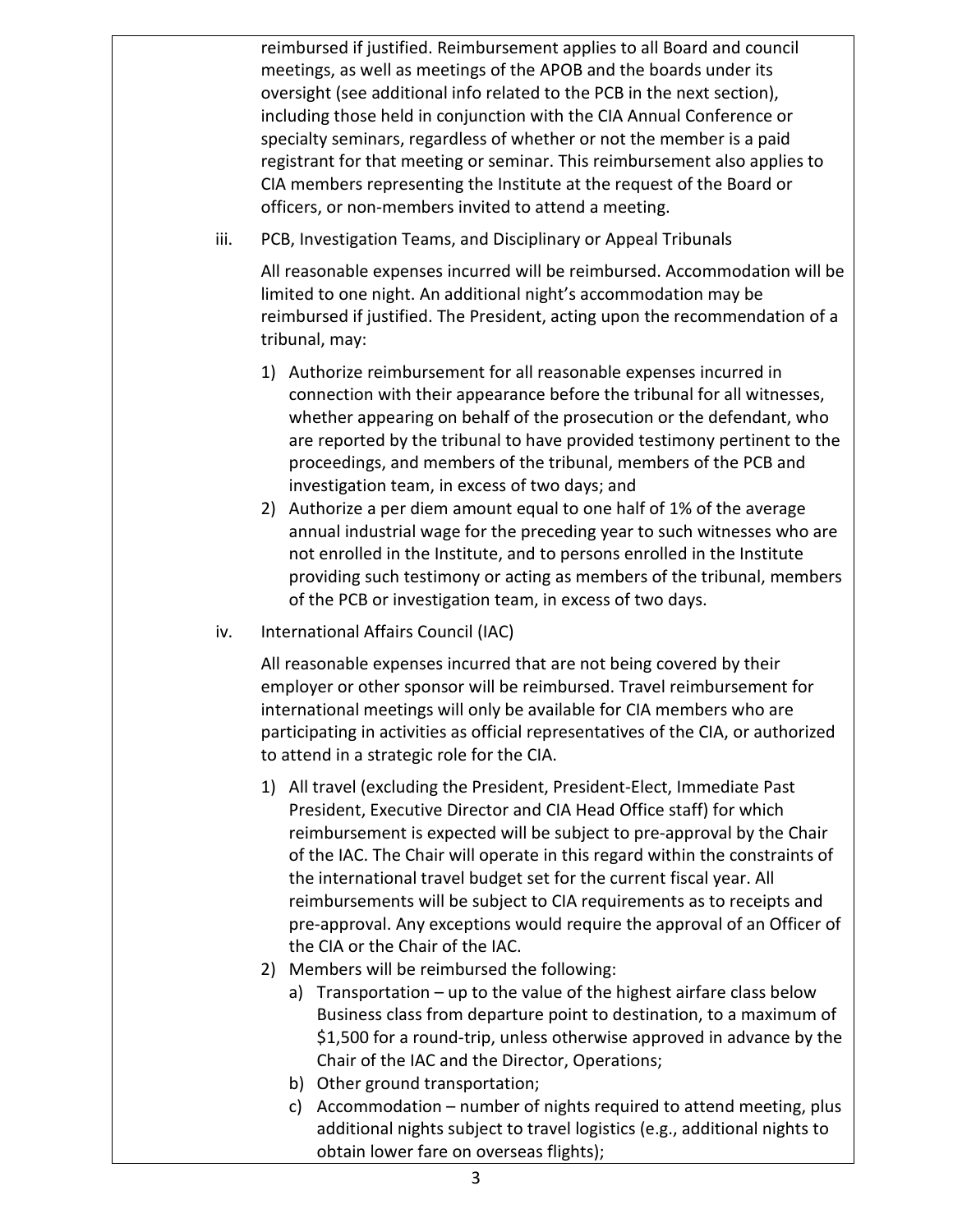d) Meals required while travelling will be reimbursed provided receipts accompany the expense claim and to the maximums stipulated in the Meals section under the Coverage and Limits within the policy.

## **c) Transportation**

- i. Air Travel
	- 1) The Institute encourages travel which is eligible for reimbursement to be booked through the CIA's designated travel agent, who is aware of the CIA's travel policy.
	- 2) Class of airfare: The selected airline's highest airfare class below Business class is the maximum amount payable for travel and must be booked sufficiently in advance to avoid unnecessary premiums. Travel vouchers for airline tickets and boarding passes are to accompany the expense claim form.
	- 3) Destination of travel: Only minimum requisite travel will be reimbursed (i.e., no additional flights or side trips other than direct arrival and return with necessary stopovers) unless alternative arrangements have been approved in advance.
	- 4) Travellers are encouraged to take advantage of discounted flights whenever possible to minimize costs. The Institute appreciates all efforts made in this regard.
- ii. Rail Travel
	- 1) VIA Rail Business class or equivalent is the maximum amount payable. Travel vouchers for train tickets are to accompany the expense claim form.
- iii. Automobile Travel
	- 1) Taxis, Ride-Share, etc.:
		- a) All reasonable expenses for taxis, ride-share services, etc., used while travelling on CIA business will be reimbursed upon receipt of supporting vouchers.
		- b) Airport limousine service expenditures are permissible as long as they are equivalent to the comparable taxi, ride-share or other fare.
	- 2) Personal vehicle:
		- a) Personal vehicles may be used when overall economy is ensured.
		- b) Travellers are reimbursed the kilometric rate in effect at the time of travel. This kilometric rate is intended to cover the cost of operating the vehicle, including gasoline.
		- c) The kilometric rate will be reviewed and amended as required in April each year. The basis for calculating the kilometric rate will be 85% of the average of all rates paid in each province and territory of Canada included in the Treasury Board of Canada Guidelines rounded to the nearest cent.
		- d) The kilometric rate as of April 1, 2021, is \$0.46.
		- e) Traffic violations incurred while travelling on CIA business are not eligible for reimbursement.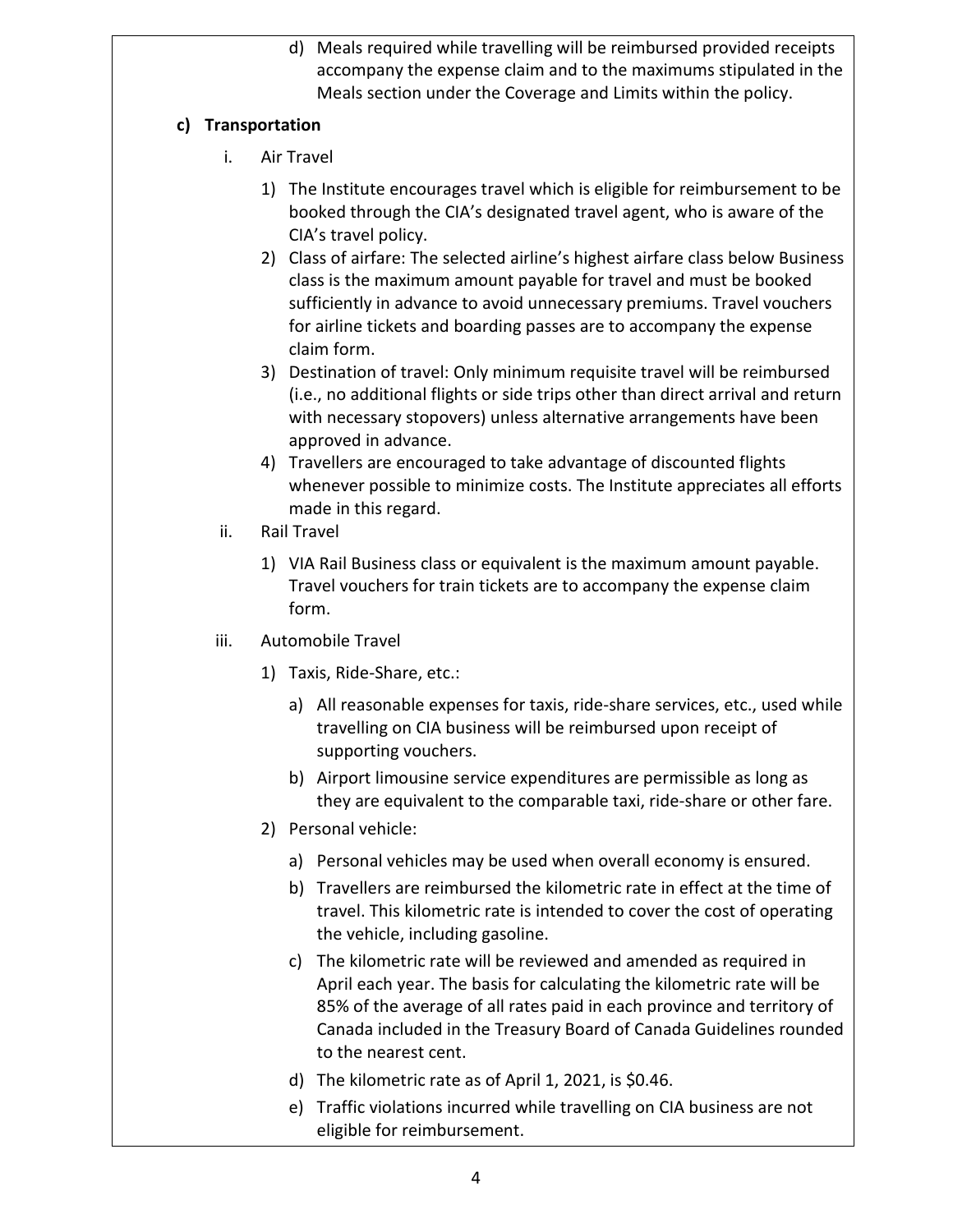- f) Travellers who choose to travel by private vehicle may claim the kilometric rate in effect at the time of travel or the equivalent of the total travel costs of the highest airfare class below Business class, whichever is less. Additional expenses incurred because of the election to use a private vehicle may not be claimed unless justified and approved in advance.
- 3) Car rental:
	- a) Car rentals will be reimbursed when overall economy is ensured. Travel vouchers for rental cars are to accompany the expense claim form.
	- b) Traffic violations incurred while travelling on CIA business are not eligible for reimbursement.
	- c) Should travellers, due to personal preference, opt to rent a vehicle instead of using a more economical means of transportation, the maximum amount payable for the car rental and other related expenses such as gasoline, collision insurance, etc., will be the equivalent of the total travel costs of the highest airfare class below Business class, whichever is less.
- 4) Other:
	- a) All other reasonable vehicle expenses such as parking and toll claims will be reimbursed when accompanied by receipts.

## **d) Accommodation**

- i. Travellers will be advised when group rates are secured for meetings. If accommodation expenditures will be part of a master account, the traveler will not be out-of-pocket. Should this not be the case, a hotel invoice should be attached to the expense claim.
- ii. Meals at hotels may be reimbursed if not provided with the meeting, subject to a meal allowance (see Meals section). Incidentals such as phone calls, internet connection and business centre charges (e.g., fax, photocopies) will be covered provided the purpose is for conducting Institute business. Other incidentals such as dry cleaning, personal phone calls, mini-bar, or movies will not be reimbursed. Receipts will be required.
- iii. Private accommodation may be used. In this case, a small gift to the host is permitted. The CIA will reimburse up to \$30.00 a day for a gift. Receipts for the gift must be provided.

## **e) Meals**

- i. Reasonable expenses for meals will be reimbursed if not provided at the meeting. Receipts should accompany the travel claim. Meal costs should fall within the meal allowance maximums provided below. The meal allowance maximums will be reviewed and amended as required in April each year. The basis for calculating the meal allowance maximum will be the meal allowances set out in the Treasury Board of Canada Guidelines multiplied by 125%. The meal allowance maximums as of April 1, 2021, are as follows:
	- Breakfast: \$25.00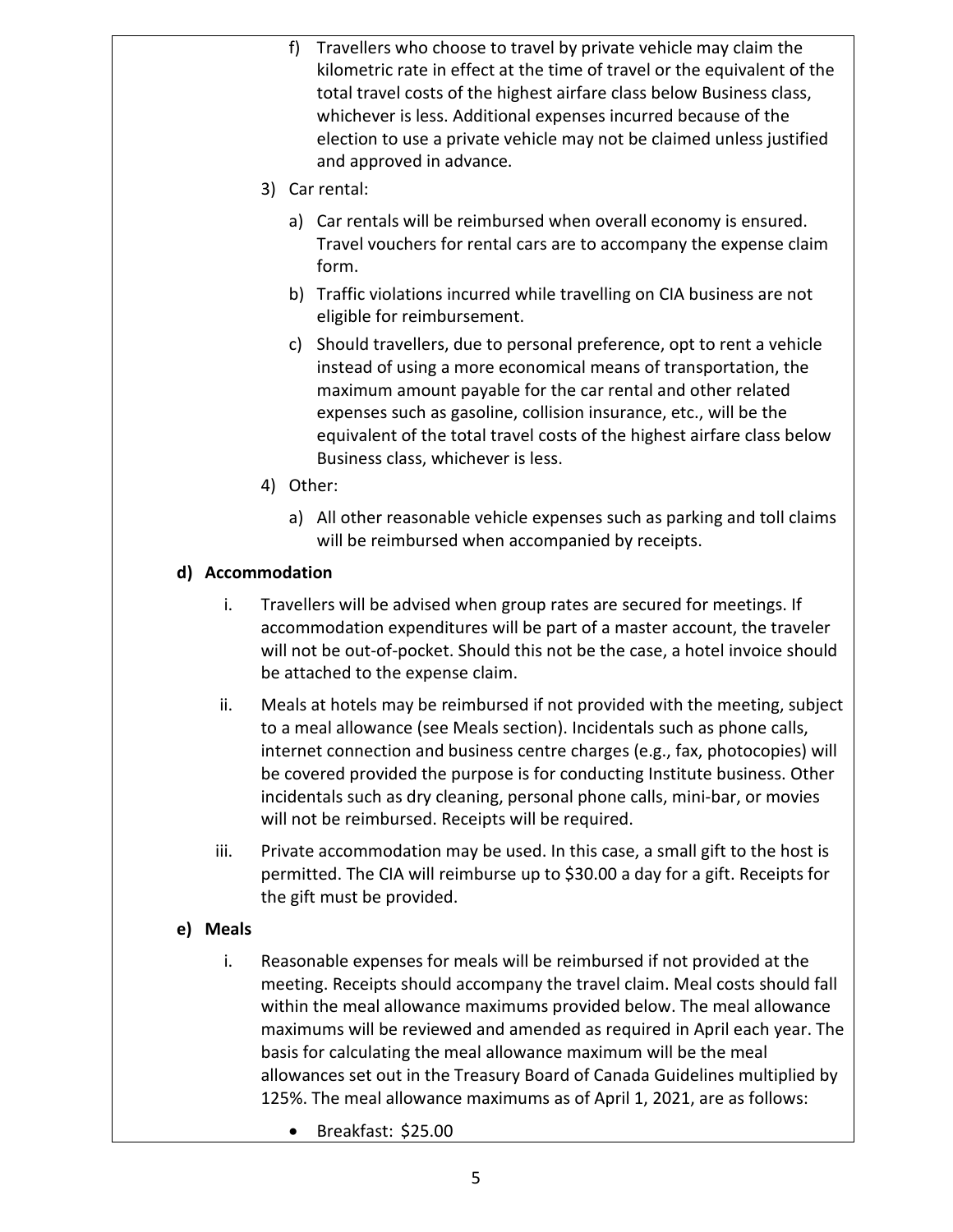- Lunch: \$26.00
- Dinner: \$64.00

# f) Other Expenses

i. Other reasonable expenses will be considered and reimbursed if they are justifiable and the reason for incurring the expense is clearly documented on the expense claim form.

## 8. **Honoraria**

- a) An honorarium may be offered to non-CIA members serving on the boards identified above in the Scope section of this policy and represents a per diem payment in recognition of the participation in, and preparation for, official board meetings or board committee meetings, including meetings held virtually.
- b) The CIA Board shall offer honoraria on behalf of the CIA in accordance with the following goals and principles:
	- i. Manage the use of limited CIA financial resources in a prudent, responsible, efficient and cost-effective manner;
	- ii. Attract and meaningfully engage qualified and committed non-CIA member volunteers who can contribute their unique competencies in service to the CIA's vision and mission;
	- iii. Ensure fairness, uniformity, transparency, and accountability in the payment of honoraria while recognizing that an honorarium is not designed to compensate but to express appreciation for their voluntary contribution; and
	- iv. Be accountable for the expenses associated with the performance of any board or board committee duties, minimizing costs and maximizing benefits to the CIA.
- c) The honorarium amounts shown below for each role are established to allow the CIA Board to achieve its goals and fulfill its responsibilities within a fixed budget.

| <b>Board Chair</b>                                            | \$800/meeting |
|---------------------------------------------------------------|---------------|
| Paid for time involved in agenda planning and related work    |               |
| in advance of official board meetings and applies while the   |               |
| individual is serving in the role of chair at a board meeting |               |
| and, if applicable, at the APOB Annual Public Meeting.        |               |
| <b>Board Committee Chair</b>                                  | \$600/meeting |
| Paid for time involved in agenda planning and related work    |               |
| in advance of the board committee meeting (e.g., APOB         |               |
| Nominating Committee) and applies while the individual is     |               |
| serving in the role of chair at board committee meeting, or   |               |
| as a member of the Board, when the board meeting occurs       |               |
| in conjunction with the board committee meeting (within       |               |
| 48 hours).                                                    |               |
| <b>Board Member</b>                                           | \$400/meeting |
| Paid to all applicable members of a board when attending      |               |
| official board meetings. This amount is also paid to the      |               |
| board chair or board committee chair when they are            |               |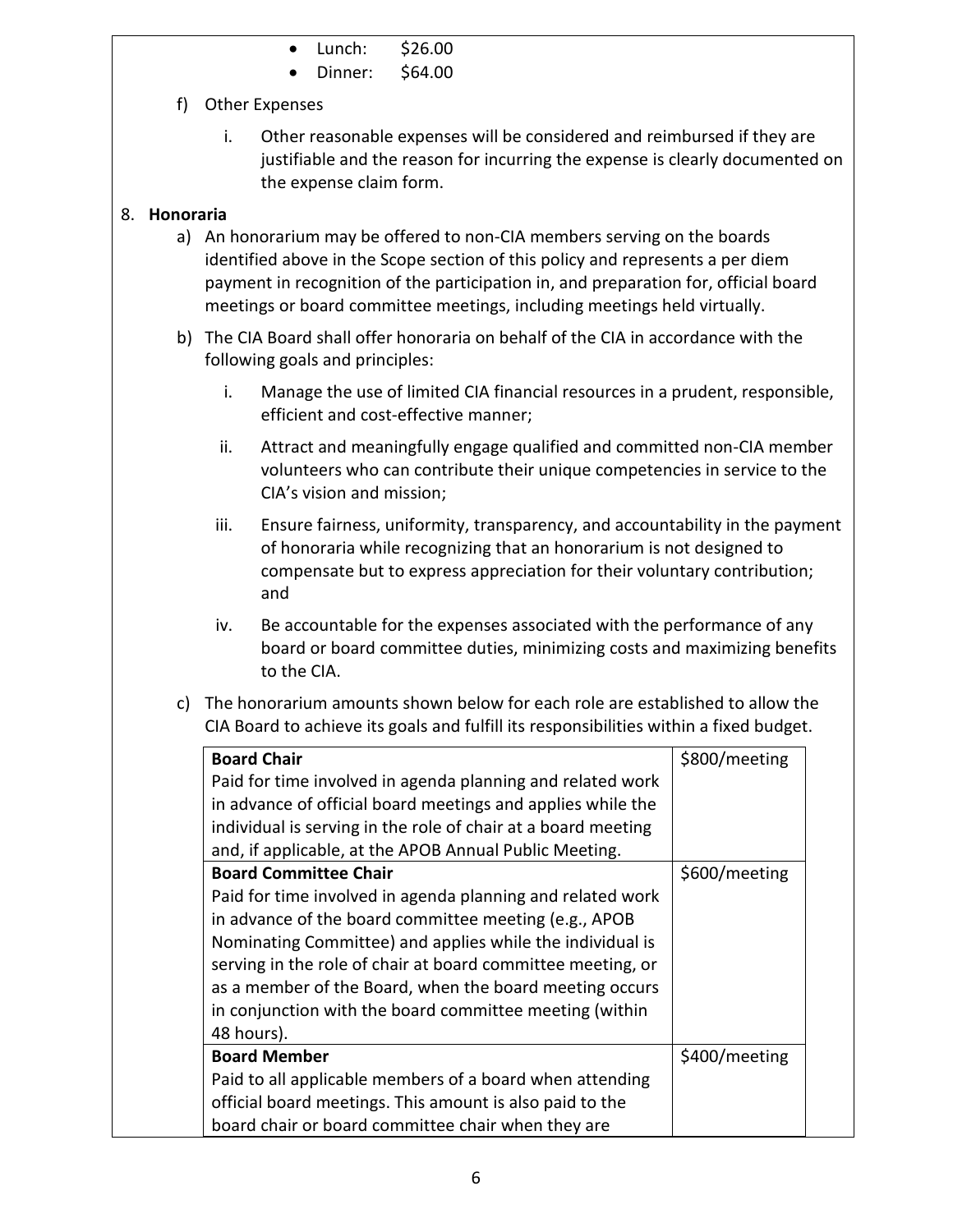|   | required and approved to attend other meetings as a<br>representative of the board under their stewardship.                                                                                                                                                                                                                                                                                                                                                                                                                                                                                                                                                                                                                                                |  |  |
|---|------------------------------------------------------------------------------------------------------------------------------------------------------------------------------------------------------------------------------------------------------------------------------------------------------------------------------------------------------------------------------------------------------------------------------------------------------------------------------------------------------------------------------------------------------------------------------------------------------------------------------------------------------------------------------------------------------------------------------------------------------------|--|--|
|   | d) If a meeting is scheduled for less than three hours and does not exceed the<br>scheduled time, 50% of the applicable amount shall be paid.                                                                                                                                                                                                                                                                                                                                                                                                                                                                                                                                                                                                              |  |  |
|   | e) Payment of an honorarium for attendance at other meetings or events requires<br>advance notice and approval from the relevant board chair, in consultation with the<br><b>Executive Director.</b>                                                                                                                                                                                                                                                                                                                                                                                                                                                                                                                                                       |  |  |
| f | Honoraria will be processed by the CIA Head Office, based on meeting attendance<br>as recorded in the minutes of the relevant meetings.                                                                                                                                                                                                                                                                                                                                                                                                                                                                                                                                                                                                                    |  |  |
|   | 9. Travel Expense Claim Administration                                                                                                                                                                                                                                                                                                                                                                                                                                                                                                                                                                                                                                                                                                                     |  |  |
|   | a) The CIA has delegated signing authority for approval of travel expenses for<br>volunteers and staff to the Chair of the HRFAR, the Chair of the PCB, the Chair of the<br>IAC, the Executive Director, the Director, Operations, and the Associate Director,<br>Membership and People Management. All travel expense claims must be approved<br>by one of these individuals prior to payment.                                                                                                                                                                                                                                                                                                                                                            |  |  |
|   | b) Where a request for reimbursement of expenses contains expenses not explicitly<br>addressed in the CIA Travel Policy for Volunteers and Staff, a detailed explanation of<br>the expense is requested. Based on the information provided, the Director,<br>Operations will make a decision with respect to the request. It is in the best interest<br>of the traveller to obtain authorization for such expenses prior to incurring them<br>whenever possible.                                                                                                                                                                                                                                                                                           |  |  |
|   | c) Payment is limited to out-of-pocket expenses actually incurred as demonstrated<br>through receipts and within the limits outlined in this document. Whenever<br>possible, claims should be made within 14 days of travel and the CIA will reimburse<br>travellers within 30 days of receipt. Within any given fiscal year (April 1 to March<br>31), travellers will have up to a maximum of six months to file for reimbursement of<br>travel expenses from the date travel takes place. However, all reimbursement<br>claims must be filed by no later than April 15 of the next fiscal year. CIA will not be<br>responsible for expenses filed beyond the six-month period within the fiscal year or<br>beyond April 15 of the following fiscal year. |  |  |
|   | All expense claims and supporting documentation should be forwarded to:                                                                                                                                                                                                                                                                                                                                                                                                                                                                                                                                                                                                                                                                                    |  |  |
|   | Canadian Institute of Actuaries<br><b>Attention: Accounts Payable</b><br>1740-360 Albert Street<br>Ottawa, Ontario<br><b>K1R7X7</b>                                                                                                                                                                                                                                                                                                                                                                                                                                                                                                                                                                                                                        |  |  |
|   | Email: travelclaim@cia-ica.ca                                                                                                                                                                                                                                                                                                                                                                                                                                                                                                                                                                                                                                                                                                                              |  |  |

Tel: (613) 236-8196 Fax: (613) 233-4552

# **Exemptions** N/A